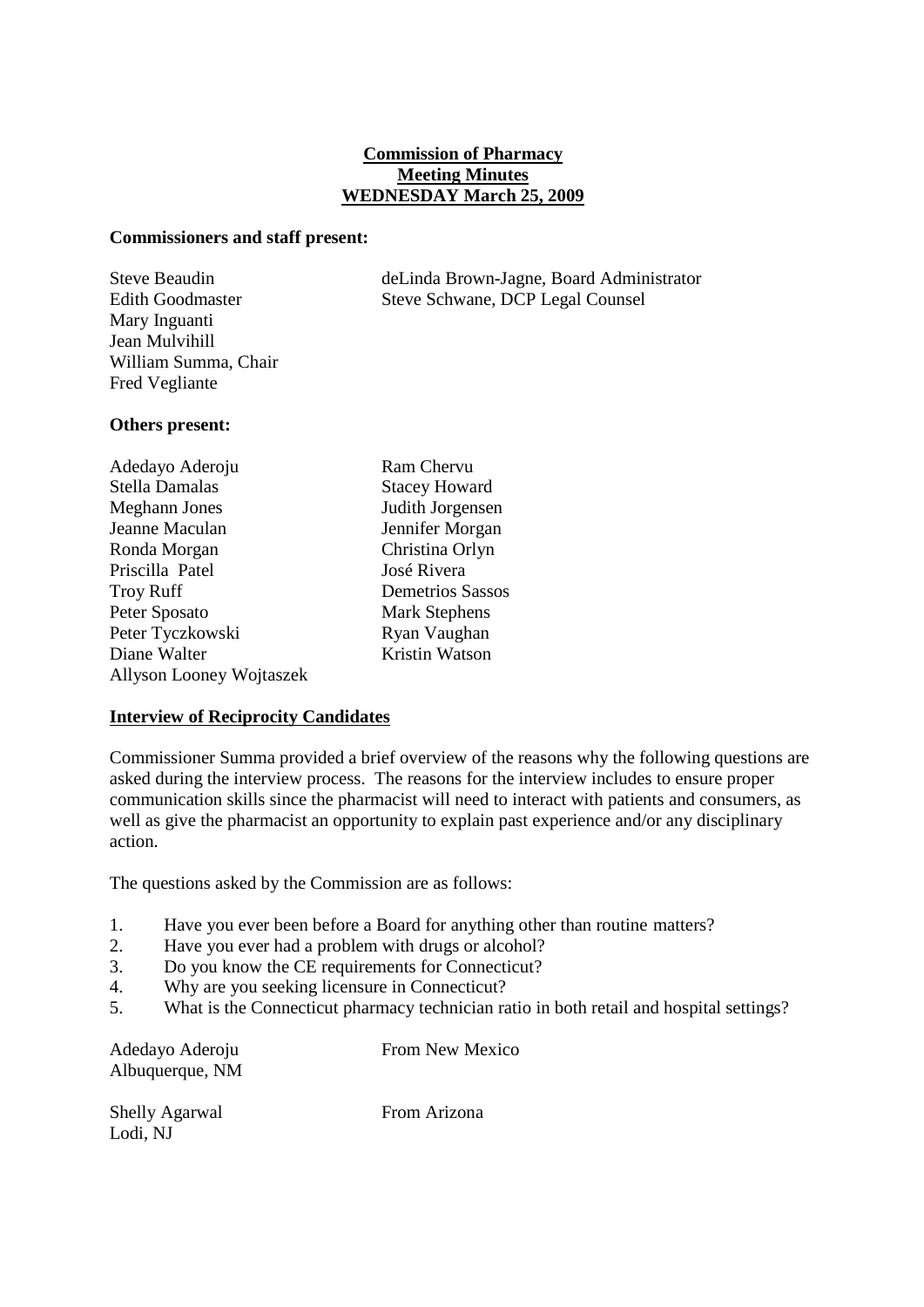| Ramachanra Chervu<br>Brookline, MA     | <b>From Maine</b>                         |
|----------------------------------------|-------------------------------------------|
| Cindy Fong<br>Riverside, CT            | From Pennsylvania<br>Pending MPJE results |
| <b>Stacy Howard</b><br>New Milford, CT | From Alabama                              |
| Jeanne Maculan<br>West Greenwich, RI   | From Rhode Island                         |
| Priscilla Patel<br>Southington, CT     | <b>From Massachusetts</b>                 |
| José Rivera<br>New Milford, CT         | From Puerto Rico                          |
| <b>Mark Stephens</b><br>Orwigsburg, PA | From Pennsylvania                         |
| Diane Walter<br>Bridgeport, CT         | From Pennsylvania                         |

**Commission action**: Motioned by Commissioner Goodmaster, seconded by Commissioner Mulvihill and passed a vote of 6-0 approving the above applicants for reciprocity.

# **First Time Managers**

Commissioner Summa summarized the responsibilities of those appearing as first-time pharmacy managers and the reason for their appearance before the Commission. (A handout which has answers to questions first-time managers may have is being sent via e-mail to the pharmacists.) Commissioner Summa also emphasized the importance of the pharmacy manager's role as opposed to the front-store manager (in many retail settings).

Commissioner Inguanti also provided a brief overview of reporting errors and the MedWatch program. A link to the web site was sent via e-mail as well.

| Stella Damalas          | CVS Pharmacy #2545 |
|-------------------------|--------------------|
| PCT.11062               | Danbury            |
| Meghann Jones           | Walgreens #11164   |
| PCT.11115               | Ridgefield         |
| Ronda Morgan            | Wal-Mart #2232     |
| PCT.10732               | <b>Branford</b>    |
| <b>Demetrios Sassos</b> | CVS Pharmacy #629  |
| PCT.11172               | Danbury            |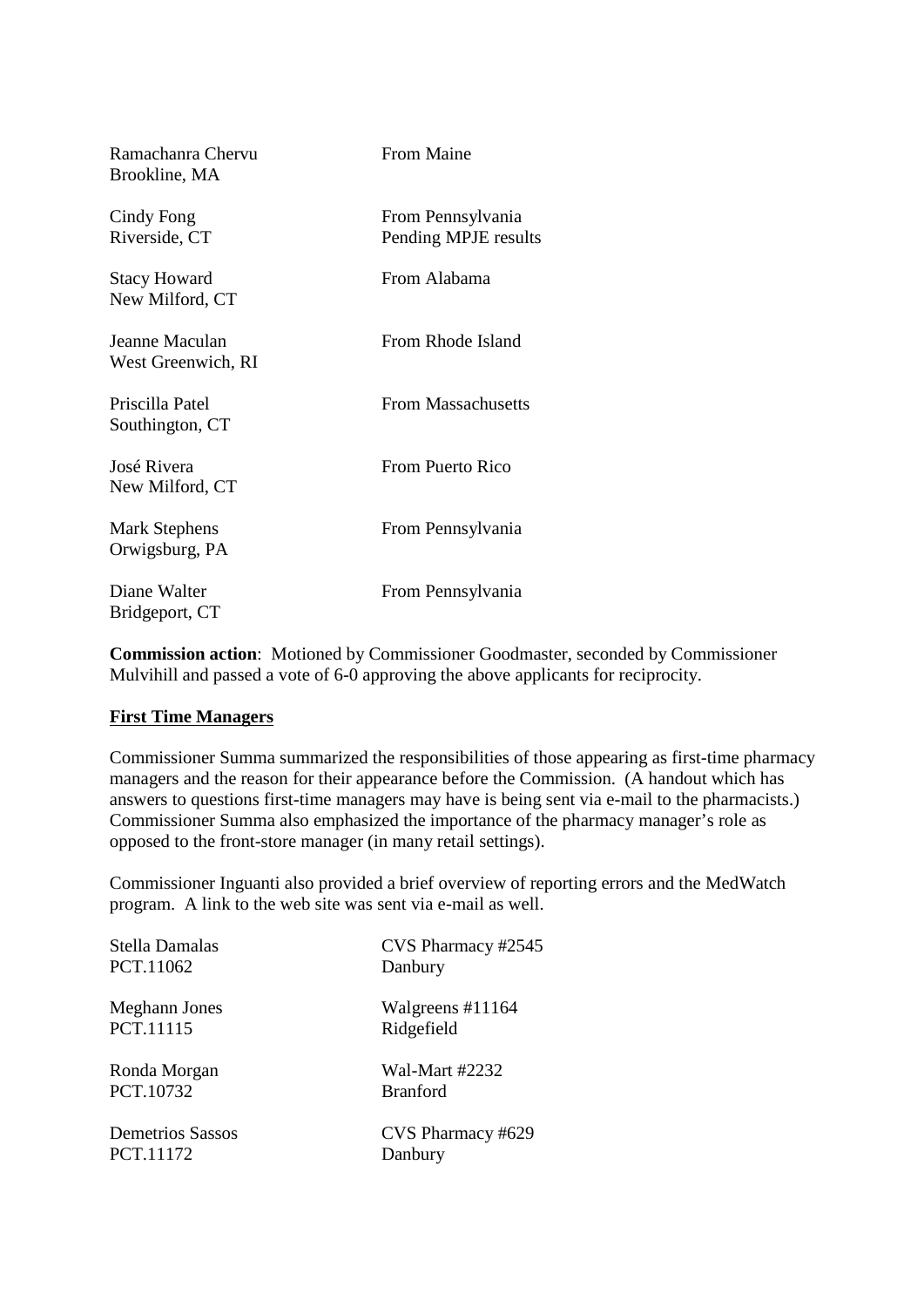PCT.11073 Bloomfield

Ryan Vaughan Rite Aid #10340

Allyson Wojtaszek Target #2432 PCT.10740 Killingly

# **Application for Pharmacy Internship**

None

# **New Pharmacy Applications**

Sam's Club Pharmacy #10-663 Judith Jorgensen 3465 Berlin Turnpike Newington, CT 06111

Pending submission of zoning approval and more detailed floor plans

# **Pharmacy Remodel**

| CVS Pharmacy #459<br>2639 Main Street<br>Glastonbury, CT 06033     | PCY.1165 |
|--------------------------------------------------------------------|----------|
| Wal-Mart 10-2965<br>3164 Berlin Turnpike<br>Newington, CT 06111    | PCY.1786 |
| Wal-Mart 10-2170<br>220 Salem Turnpike<br>Norwich, CT 06360        | PCY.1519 |
| Wal-Mart 10-2163<br>465 Bridgeport Avenue<br>Shelton, CT 06484     | PCY.1582 |
| Wal-Mart 10-2371<br>844 North Colony Road<br>Wallingford, CT 06492 | PCY.1569 |

**Commission action**: Motioned by Commissioner Goodmaster, seconded by Commissioner Inguanti and passed a vote of 6-0 approving the above new pharmacy and remodels.

# **Pharmacy Relocations**

None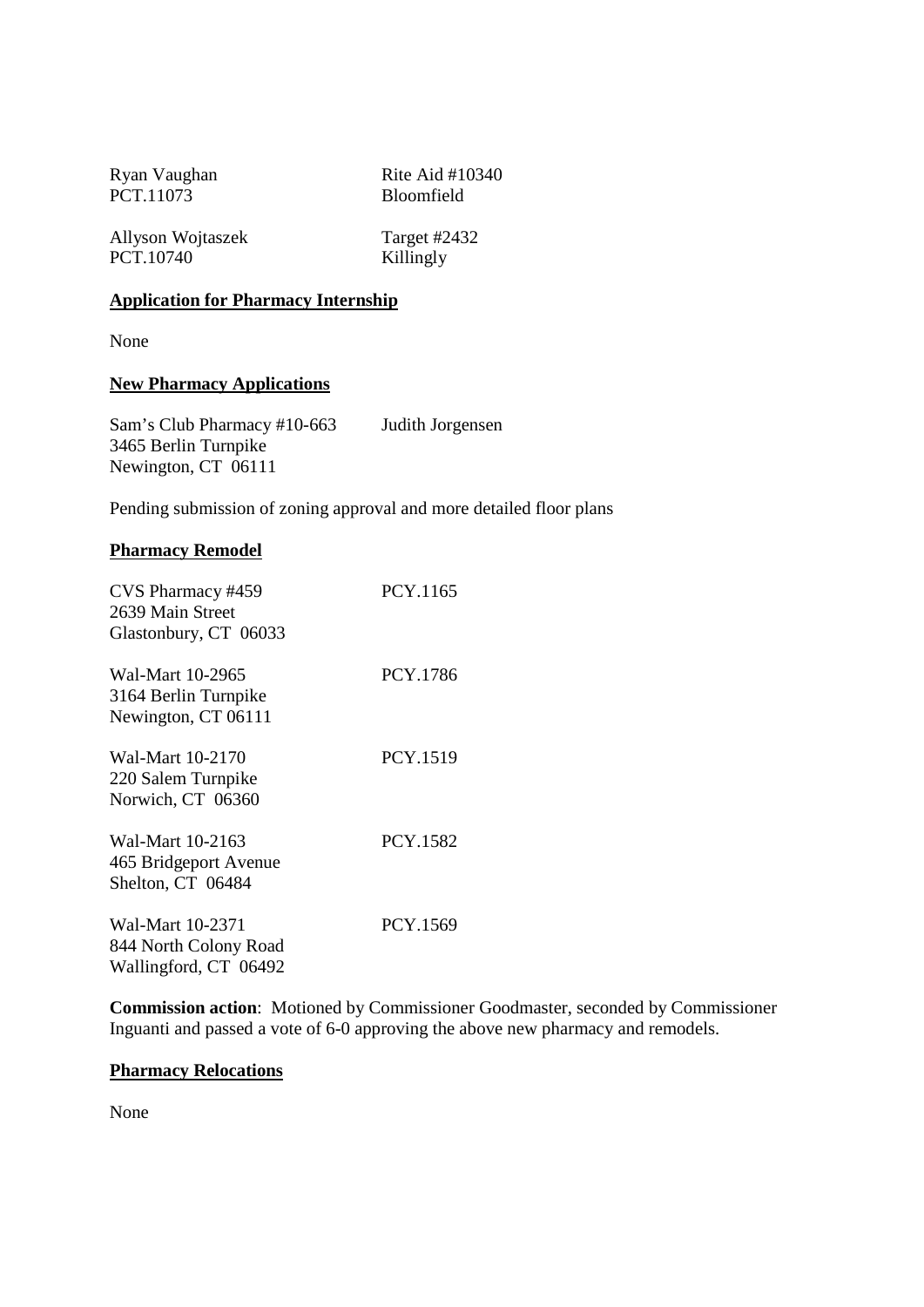# **Legal Matters**

**DN 09-241** CVS/Pharmacy #2896 (PCY.2128) breached patient confidentiality by giving a prescription to the wrong person. *The agreement was approved for a \$500 civil penalty to the pharmacy.*

**DN 09-122** Pharmacist Beverly Dillon (PCT.6649) was involved in two separate investigations by Drug Control. In the first, she was the manager of a pharmacy that had been inspected by Drug Control. The Drug Control agent found that she was listed as manager of two pharmacies and had signed the federal Schedule II Controlled Substances forms without a power of Attorney. *The pharmacy was issued a civil penalty in an earlier agreement.* 

In the second case, this pharmacist committed a prescription error that also resulted in a breach of patient confidentiality. *The Commission granted approval for a Letter of Reprimand, a \$500 civil penalty and the prescription error continuing education course.*

# **DISMISSALS:**

| 2008-2903  | 2008-7602  | 2008-10507 |
|------------|------------|------------|
| 2008-10207 | 2008-11024 | 2008-12264 |
| 2008-3984  |            |            |

The above cases were dismissed as the CE course requirement was met.

#### **CE Program Approval**

Thomas Quinn, APRN, MSN, AOCN Connecticut Coalition to Improve End-of-Life Care Yale University School of Nursing 100 Church Street South P.O. Box 9740 New Haven, CT 06536 -9740

Continuing the Conversation ~ Advances in End-of-Life Care Live , 6.5 Contact Hours

Not approved as CME and CNE credits may be used by Pharmacists

**Commission action:** Commissioner Beaudin motioned, seconded by Commissioner Mulvihill and passed a vote of 6-0 denying the above CE program.

# **Request for CE Waivers, etc.**

Richard Cohen is requesting an extension in obtaining 1 live credit. *Approval granted for 1 law credit written/live for 2008* 

John Keenan is requesting a waiver of live credits for 2008 due to being on short-term disability. *Additional information is necessary before approval may be granted*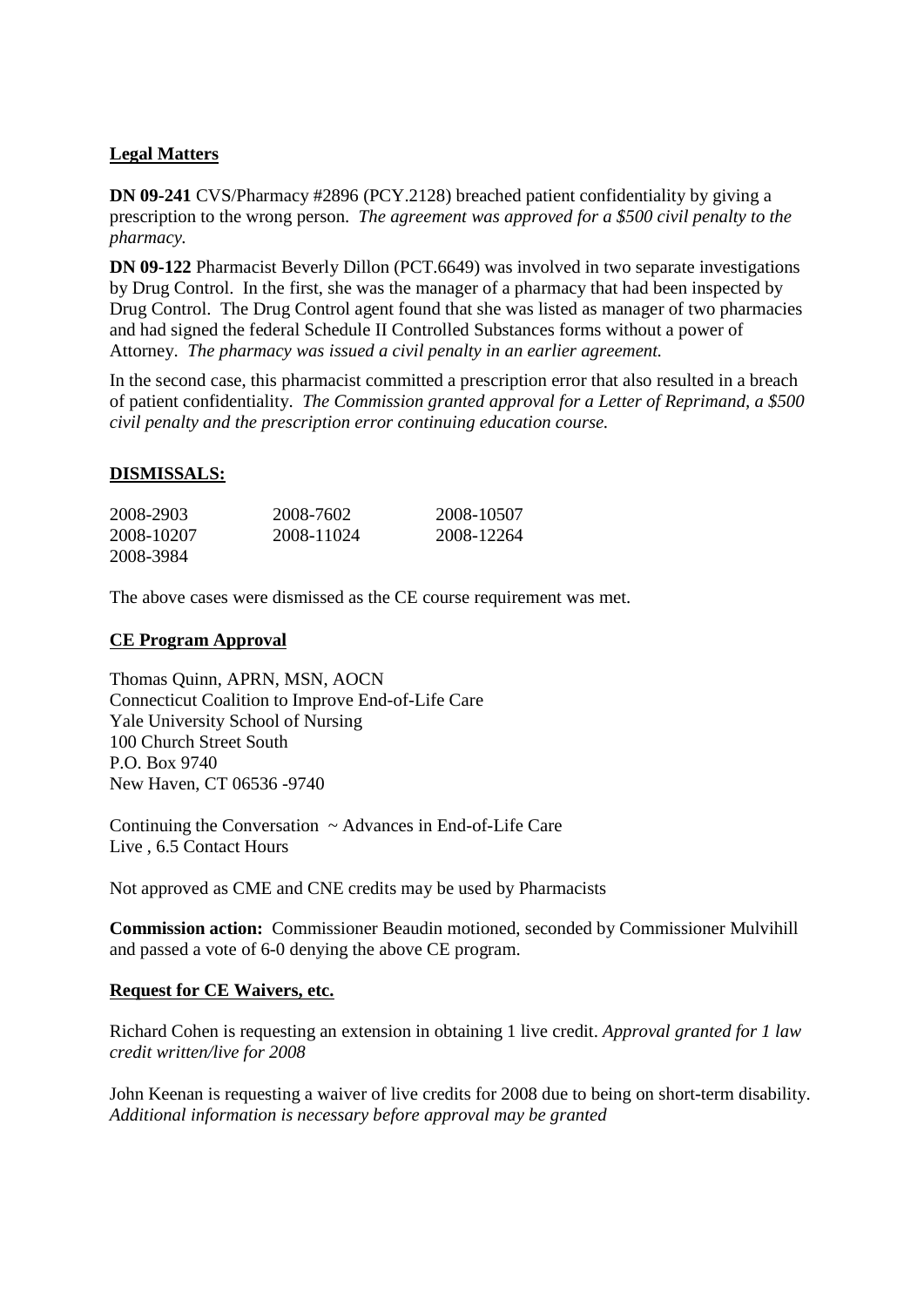Stephen Paine is requesting approval for substitution of 5 written hours obtained in 2008 in place of 5 live hours. *Extension is provided to obtain 5 live credits to be used toward 2008 credits only*

**Commission action:** Commissioner Mulvihill motioned, seconded by Commissioner Goodmaster and passed a vote of 6-0 accepting the above CE waiver requests, unless otherwise noted.

### **Miscellaneous**

Dr. Robert Boobol of Connecticut Pain Care is appearing before the Commission to discuss a physician's ownership of a non-resident pharmacy. *Commission directed Dr. Boobol to put the request in writing for review/approval by Attorney General's Office.*

Dale Robinson is seeking approval of an internship in order to fulfill requirements of the Washington Board of Pharmacy. *Commission approved request.*

Reciprocity interview requirements for long-distance candidates; *Further discussion to take place prior to voting/action.*

Update on Genoa – want them to continue as a specialty pharmacy, but will request a protocol/proposal and no money for samples changing hands (provide a letter for Bridgeport and New London). *Commissioner Beaudin Motioned, seconded by Commissioner Mulvihill and passed a vote of 5-1 (Commissioner Vegliante abstained) allowing Genoa to continue current practice while providing a letter stating both the Bridgeport and New London pharmacies will not engage in practice of trading money for samples.*

Commissioner Summa announced that Commissioner Goodmaster has been nominated and, therefore, will receive the Lester E. Hosto Distinguished Service Award at the NABP's 105<sup>th</sup> Annual Meeting taking place May 16-19 in Miami, Florida.

#### **Approval of Minutes**

Approval of February 25, 2009 minutes

**Commission action:** Commissioner Goodmaster motioned, seconded by Commissioner Mulvihill and passed a vote of 6-0 accepting the above minutes as amended.

#### **Non-Resident Pharmacy Applications**

Adler's Pharmacy, LTC 524 Williamstown Road Sicklerville, NJ 08081

America's Assisted Living Pharmacy 3524 Park Plaza Road Paducah, KY 42001